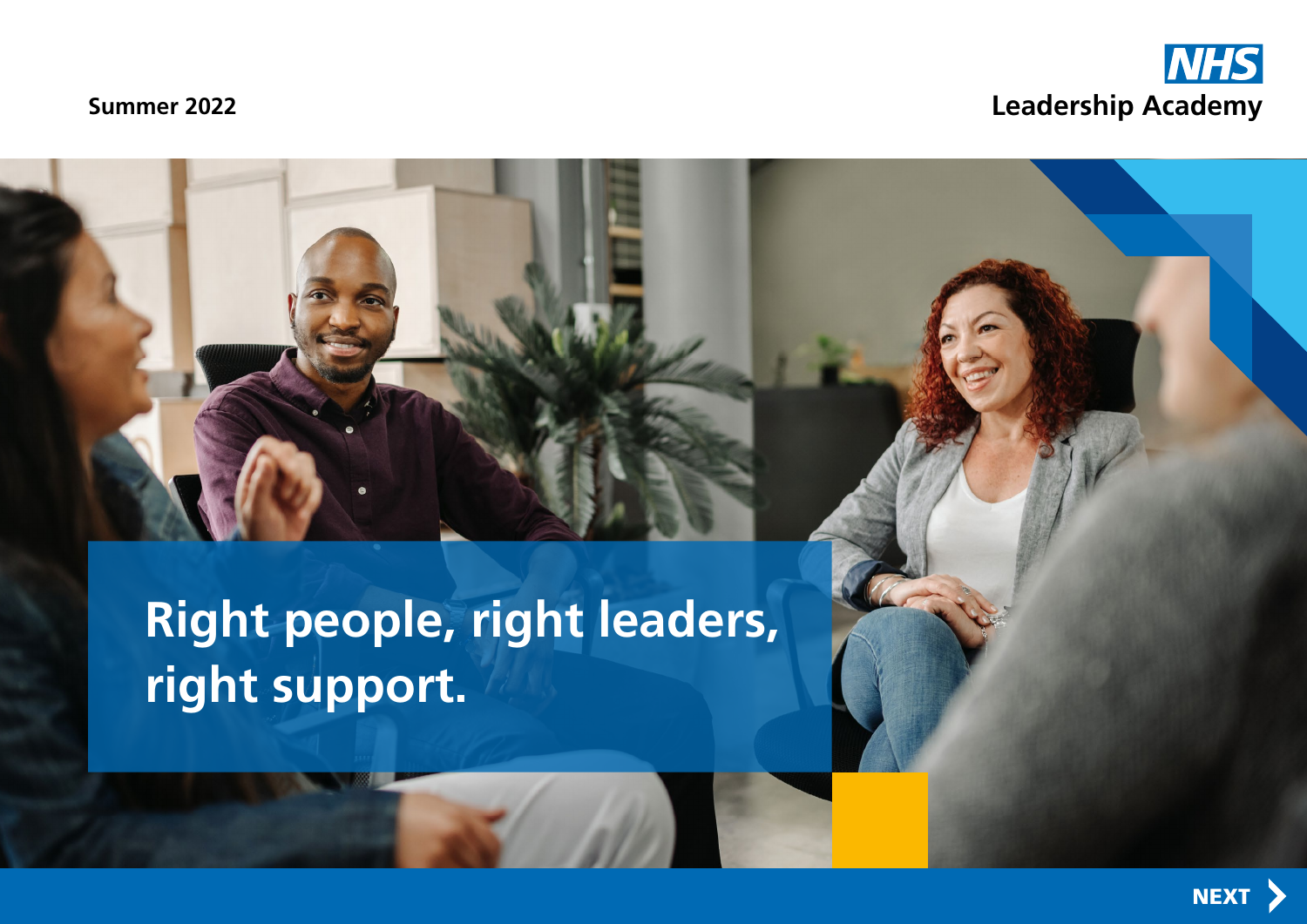# **Contents**

<span id="page-1-0"></span>

| <b>About the NHS Leadership Academy</b> |   |
|-----------------------------------------|---|
| How to utilise us for your workforce    | 3 |
| <b>Build diverse talent supply</b>      | 4 |
| Talent management                       | 4 |
| Senior Leadership Onboarding            | 4 |
| Leading for system change               | 4 |
| Graduate Management Training Scheme     | 5 |
| Executive Director Pathway              | 5 |
| Career conversations                    | 5 |
|                                         |   |

| <b>Elective recovery transformation</b>           | 6 |
|---------------------------------------------------|---|
| Regional teams                                    | 6 |
| Integrated care board and Integrated care systems | 6 |
| <b>Compassionate inclusive cultures</b>           |   |
| Flagship Leadership Development Programmes        |   |
| Chief Executive Development Network               |   |
| Apprenticeships                                   |   |
| #ProjectM                                         | 8 |
| Coaching and mentoring                            | 8 |
| <b>Contact us</b>                                 | Q |

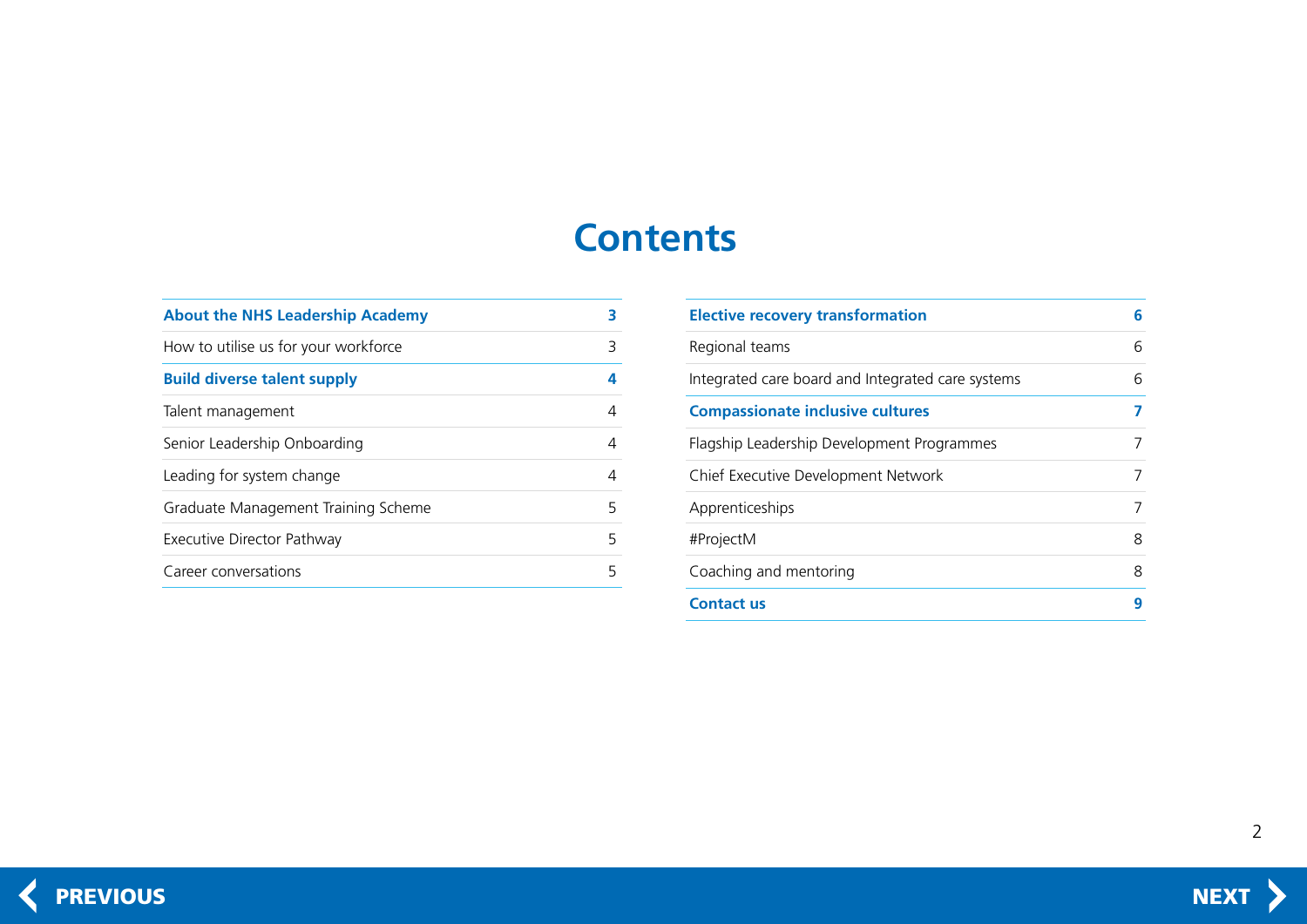# <span id="page-2-0"></span>**About the NHS Leadership Academy**

The NHS Leadership Academy is part of the NHS People Directorate within NHS England and NHS Improvement. The NHS Leadership Academy aims to help everyone in the NHS discover their full leadership potential and achieve the highest standards in health and care.

After the most challenging time the NHS has ever faced, we know that leadership has been, and continues to be, critical to supporting our staff, patients and service users. In order to support our leaders in the next phase of recovery and beyond, we in the People Directorate are focused on delivering our People Plan commitments:

- Looking after our people
- Belonging in the NHS
- New ways of working and delivering care
- Growing for the future.

In the NHS People Plan, we set out a key ambition – to have more people, working differently in a compassionate and inclusive culture. This ambition is at the forefront of all our work of all the NHS Leadership Academy's offers and programmes.

# **How to utilise us for your workforce**

Our People Promise challenges us all to make the NHS a better place to work. Its themes and words come from colleagues who work in the NHS, who have told us what would improve their working experience. 'Our Leadership Way' supports and enables the delivery of our People Promise and underpins all our offers and programmes.

We at the NHS Leadership Academy will provide your organisation with support, interventions, programmes, education and learning which enable leaders to lead well during challenging times.

**Find out more around how we can support your organisation by visiting www.leadershipacademy.nhs.uk/organisational-resources**



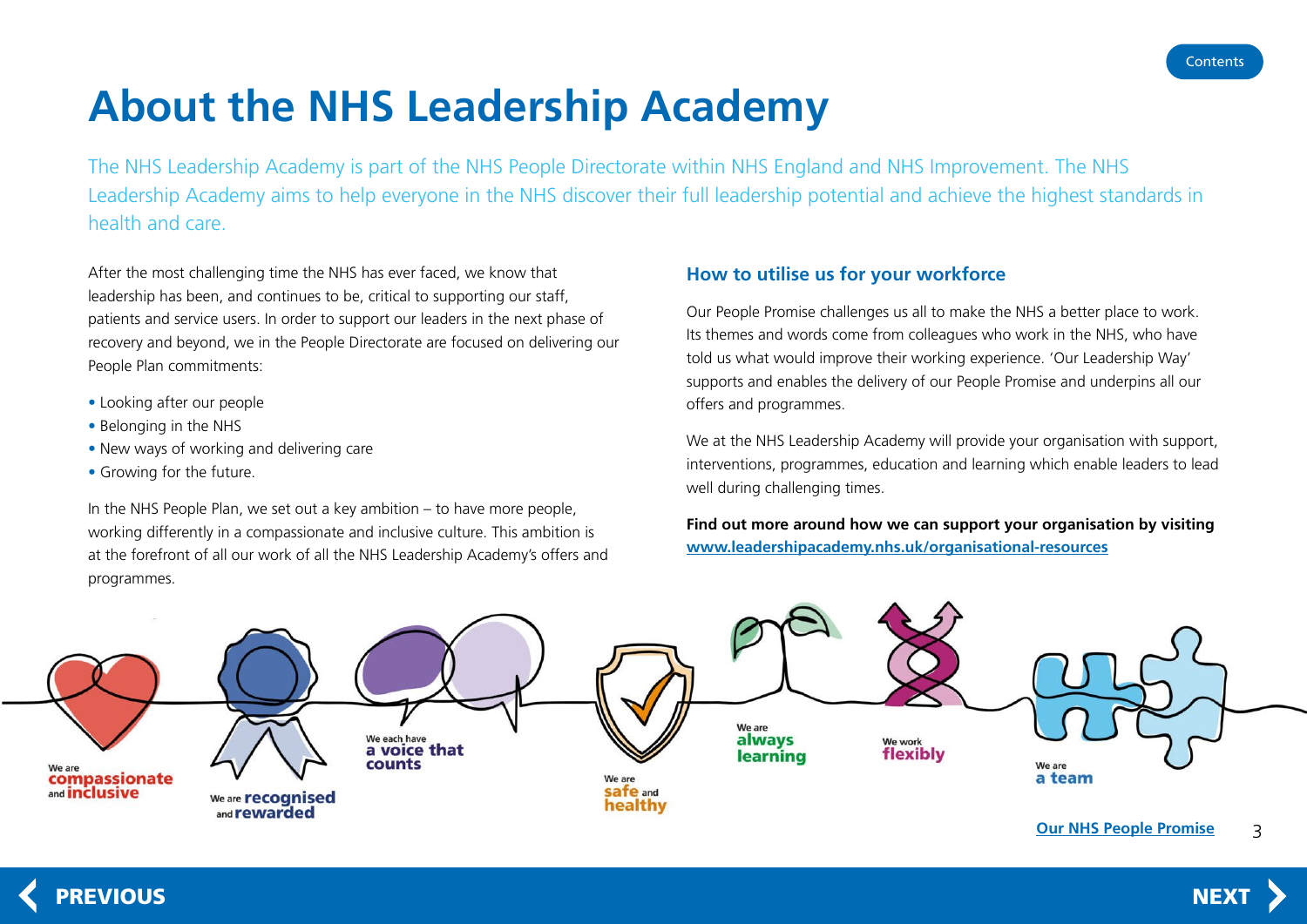# <span id="page-3-0"></span>**Build diverse talent supply**

Workforce supply remains the greatest challenge the NHS has faced. The global pandemic has raised the profile across society on the value of our brilliant NHS colleagues and inspired the highest registration of nurses in degree programmes in history.

The impact of the pandemic has also meant that many colleagues are considering leaving our NHS too. We know that beyond attracting and recruiting new talent we also need to support you to retain talent and to diversify our workforce, so our leaders are representative of the communities we serve and in a better position to respond to respond to the elective recovery challenge, tackle health inequalities and to build the new NHS.

# **Talent management**

Talent Management (TM) represents organisations' efforts to attract, develop and retain skilled and valuable employees. Its goal is to have people with the capabilities, commitment and behaviours needed for current and future organisational success.

The key element to any successful TM approach in maximising an individual's potential is when managers and staff are able to have open and constructive conversations around their staff potential; where they are now, where they want to be, and how to be supported to get there.

[www.leadershipacademy.nhs.uk/talent-development-hub](https://www.leadershipacademy.nhs.uk/talent-development-hub/)

# **Senior Leadership Onboarding**

We recognise that leading an NHS organisation or team can be challenging and pressured. There is support available to you and your staff with specific resources for senior leaders. Your existing peer and regional networks can also be a great support. We have specifically tailored resources to help new senior executives, Chairs and NEDs, particularly those new in post, to support the first six months in role and beyond.

[senioronboarding.leadershipacademy.nhs.uk](http://senioronboarding.leadershipacademy.nhs.uk)

# **Leading for system change**

Delivered via our regional leadership academies we offer, practical, place-based support for integrated care systems (ICS), to build collaborative systemwide leadership thinking and practice, supporting pan-sector teams working across organisational boundaries on complex issues relating to ICS strategic priorities. Made for integrated care systems looking to create momentum in development of system thinking across cross sector and organisational teams.

www.leadershipacademy.nhs.uk/leading-for-system-change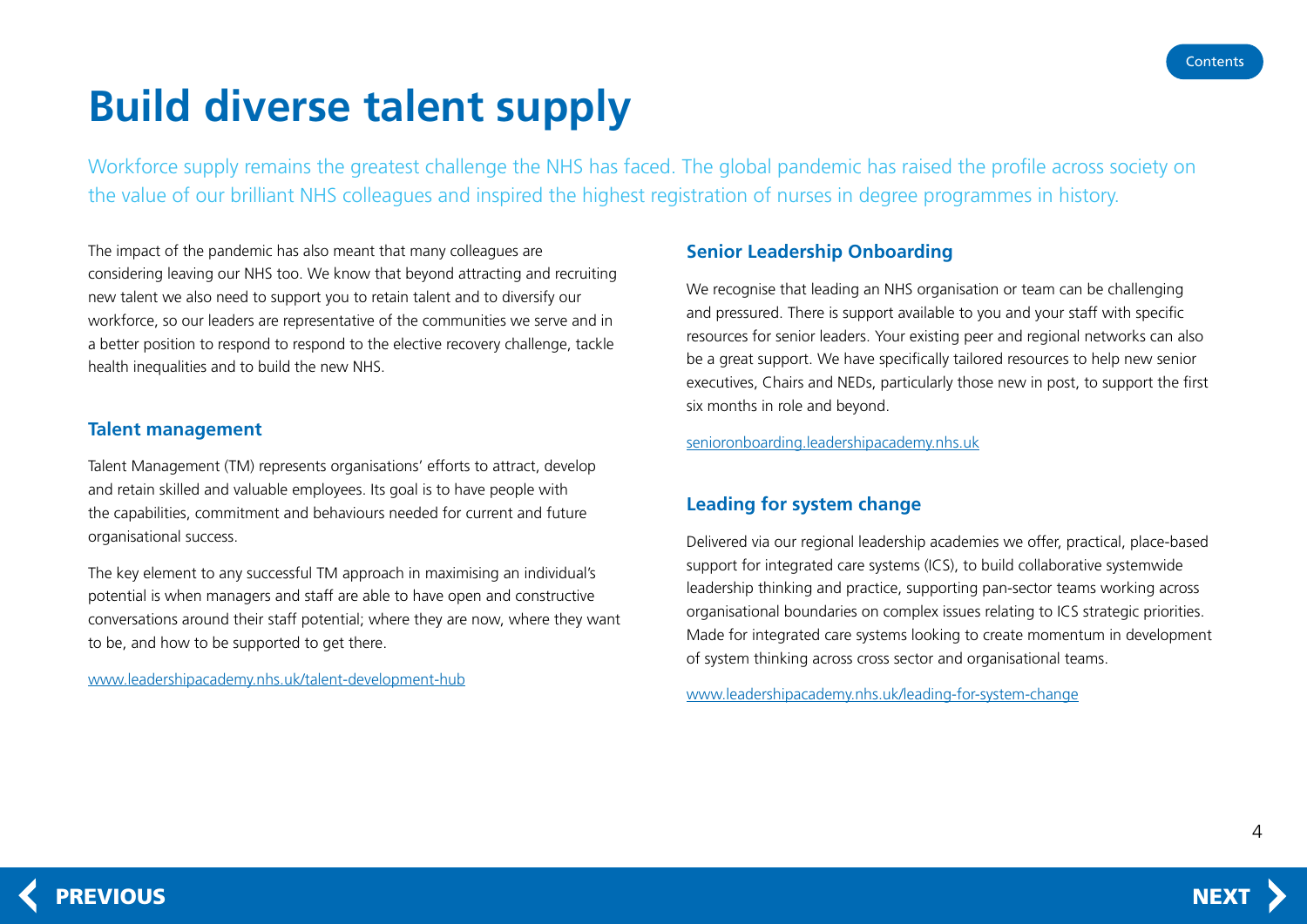### <span id="page-4-0"></span>**Graduate Management Training Scheme**

The Graduate Management Training Scheme offers the opportunity to develop into a future leader in one of our specialisms including management, human resources, finance, policy and data analytics. Our trainees work in a range of organisations and types of services. Team members could be improving patient care in a busy hospital department or developing better ways of using data to improve key services as part of an office-based team. They will face challenges and enjoy success on a scheme where no two days are the same. This could be the start of an amazing journey.

[graduates.nhs.uk](http://graduates.nhs.uk)

*"In the North East alone, 95% of trainees were successful in securing a job within health and social care."*

### **Executive Director Pathway (EDP)**

The Executive Director Pathway (EDP) is for those who demonstrate high potential and the interest to become an executive director or join an NHS Provider Trust Board within the next 12–24 months.

www.leadershipacademy.nhs.uk/executive-director-pathway-2/executivedirector-pathway-eligibility

#### **Career conversations**

The talent management toolkit has been designed in collaboration with NHS stakeholders including organisational talent management leads and Regional Leadership Academies. It's designed to support organisations to develop and embed inclusive, sustainable approaches to talent management for staff at all levels. The resources aim to provide organisations with a starting point, or to complement the tools you have in place if your organisation's talent journey is already underway. They are all available to download and edit so that you can adapt them to suit your requirements.

[www.leadershipacademy.nhs.uk/talent-development-hub](https://www.leadershipacademy.nhs.uk/talent-development-hub/)

There was an improvement from 2020 for staff on lower bands having a **career conversation.**

**Band 2** improved from **22%** to **50% Band 3** improved from **47%** to **56% Band 4** improved from **54%** to **64%**

(Results from our 2021 Leadership Survey)

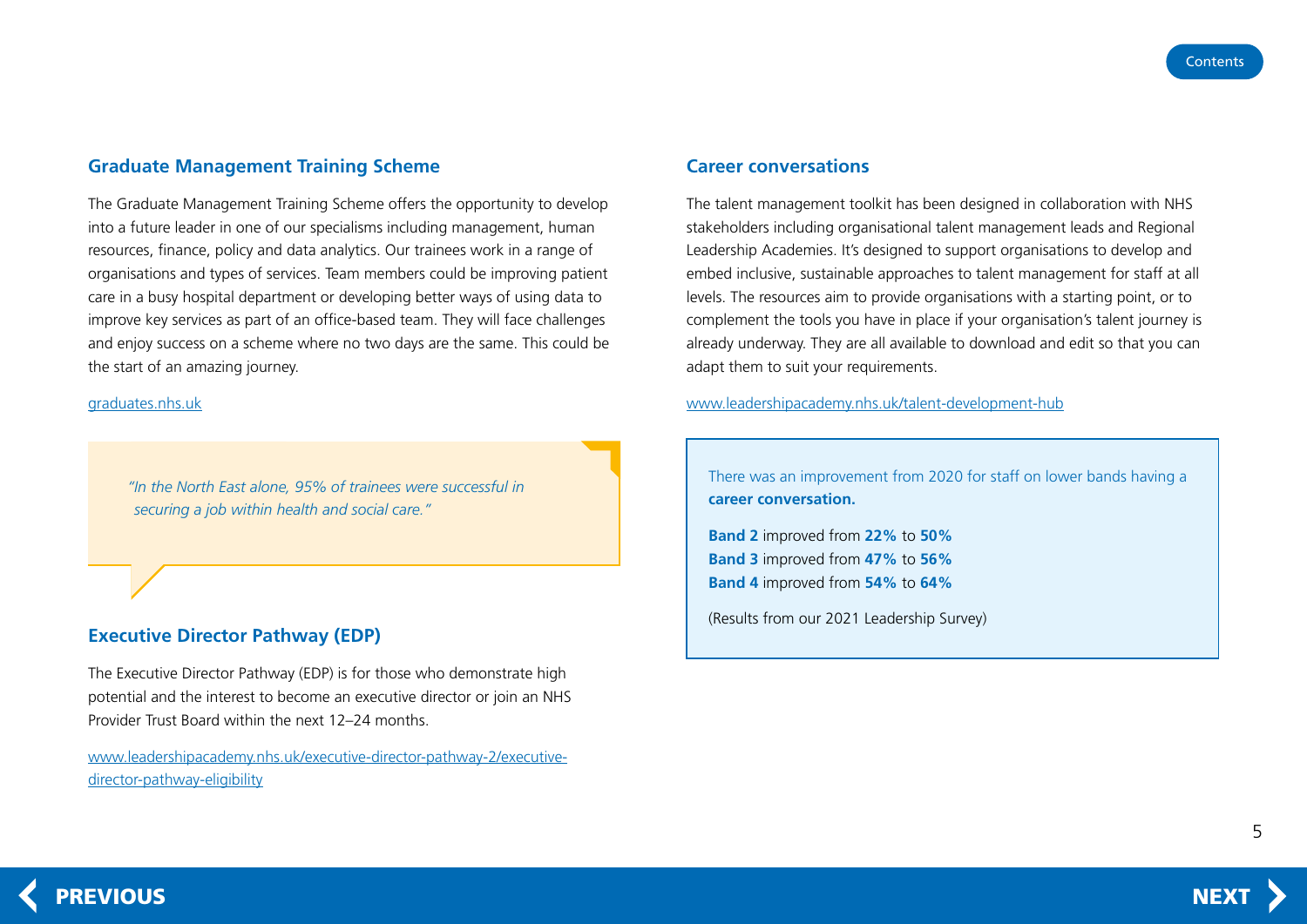# <span id="page-5-0"></span>**Elective recovery and transformation**

We appreciate the enormous pressure which systems are currently under, and many employers are making amazing progress to support patients and clear waiting lists, while developing the new NHS Integrated Care Systems.

At the NHS Leadership Academy there are a number of offers that could help your workforce now to continue to develop themselves and teams to enable inclusive and compassionate cultures to deliver the best possible health and care.

## **Regional Academies**

We link up with local and national partners, bringing hundreds of years of leadership knowledge and experience together – on your doorstep. Our Regional NHS Leadership Academies are here to support you to navigate the national and regional leadership offers to guide your team members career development. We have long-standing and close relationships with the organisations and systems in our region and have strong knowledge of the local landscapes.

#### www.leadershipacademy.nhs.uk/regional-academies

*"The workshop will definitely assist in my role as service manager to build relationships with CCGs colleagues and Business Units."*

**Relationships and Connectivity Workshop participant, Regional Leadership Academy.**

## **Integrated care board and Integrated care systems**

Integrated care systems (ICSs) are geographically based partnerships that bring together providers and commissioners of NHS services with local authorities and other local partners to plan, co-ordinate and commission health and care services. They are part of a fundamental shift in the way the health and care system is organised – away from competition and organisational autonomy and towards collaboration, with health and care organisations working together to integrate services and improve population health.

The Leadership Academy core framework offer of ICB-ICP Board development and systems OD is adaptable for all levels of ICS subsidiarity.

Our regional leadership academies work closely with teams to make tailored offers for integrated care systems.

[Find out more about integrated care offers from your Regional](https://www.leadershipacademy.nhs.uk/regional-academies/) [Leadership Academy](https://www.leadershipacademy.nhs.uk/regional-academies/)

*"The way the team have managed to develop a multi-layered framework is very helpfully backed up with meaningful assessment components. It is simple to understand and easy to remember and the way in which it is then deployed has a real sense of meaning."*

 **Information session attendee (CCG chief operating officer).**

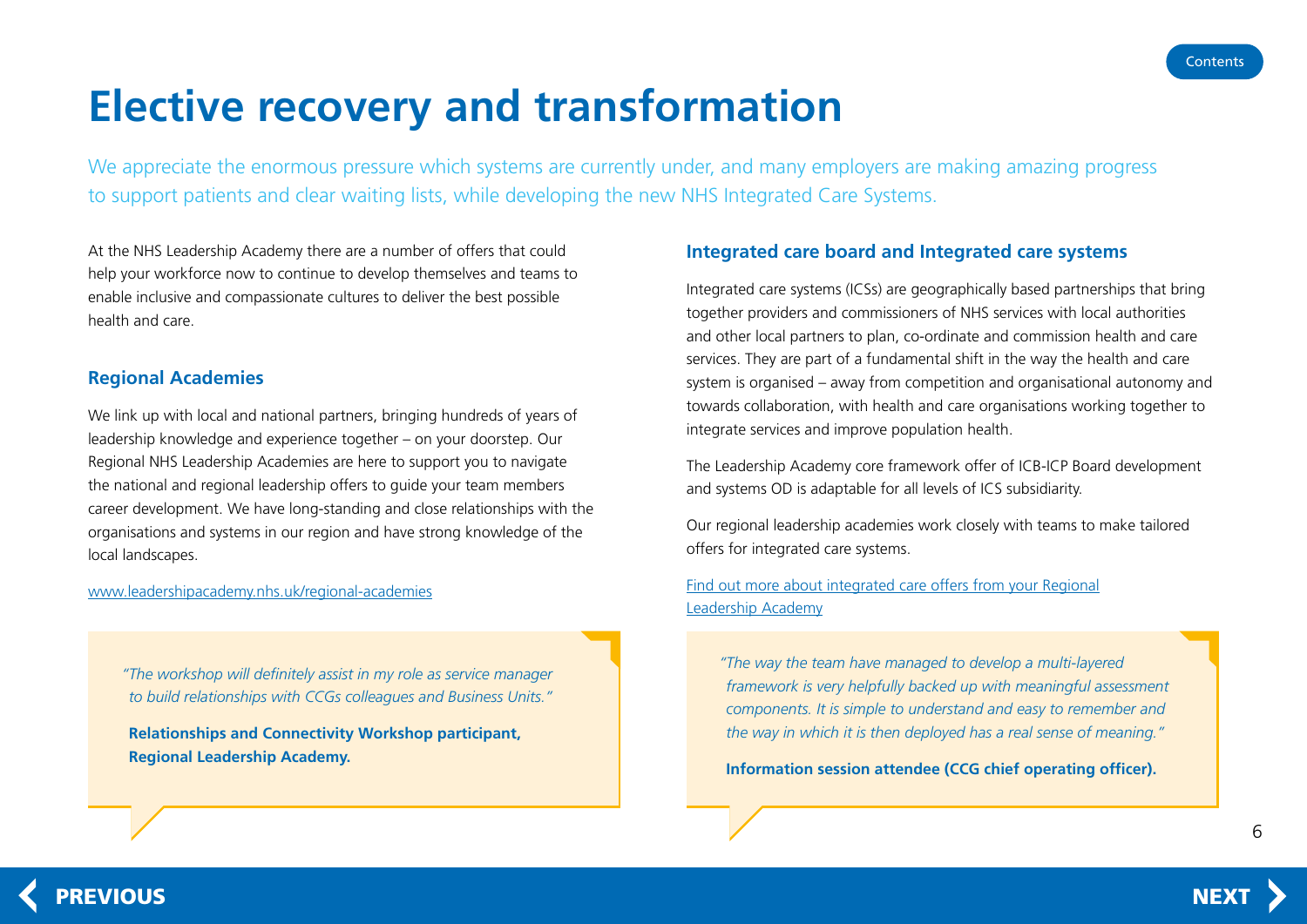# <span id="page-6-0"></span>**Compassionate inclusive cultures**

The NHS People Plan, sets out a key ambition – to have more people, working differently in a compassionate and inclusive culture. Preparing and investing in your teams through a range of leadership development interventions can help to retain talent, build motivation, improve team cohesiveness and develop the organisational cultures where people can thrive and deliver execeptional health and care.

# **Flagship Leadership Development Programmes**

The NHS leadership Academy provides support, interventions, programmes, education and learning which enable leaders to lead at any stage of their career.

The Edward Jenner programme is our early career foundational leadership development programme. It is free to anyone in health and care who aspires to improve their teamwork and leadership skills.

We have a range of leadership development programmes for all levels of career needs, some of which can be delivered locally.

www.leadershipacademy.nhs.uk/programmes

*"It made me more equipped to look for solutions differently, that were not readily available. As a result, I have been able to work more with health and care systems to improve services for people and communities...the course has supported me in that role."*

 **Participant, Rosalind Franklin programme.**

## **Chief Executive Development Network**

The Chief Executive Development Network (CEDN) has been designed to support chief executives with accountable officer responsibilities across health and care, with their development and ensure they are the best they can be in these challenging roles, both for themselves and for patient care.

www.leadershipacademy.nhs.uk/chief-exec-development

# **Apprenticeships**

Our apprenticeships are an exciting option because they provide the balance between learning the theory and putting it into practice, empowering team members to turn their success into consistent team success and to champion compassionate care and support. They are suitable for those who are just starting out, upskilling, or looking for a career change or promotion. They give participants the unique opportunity to be in a job where you learn, gain experience, get paid and make a difference to the people we serve. Apprenticeships are funded from your organisation's apprenticeship levy, thereby optimising the funding available for learning and development for the NHS.

[www.leadershipacademy.nhs.uk/apprenticeships](https://www.leadershipacademy.nhs.uk/apprenticeships/)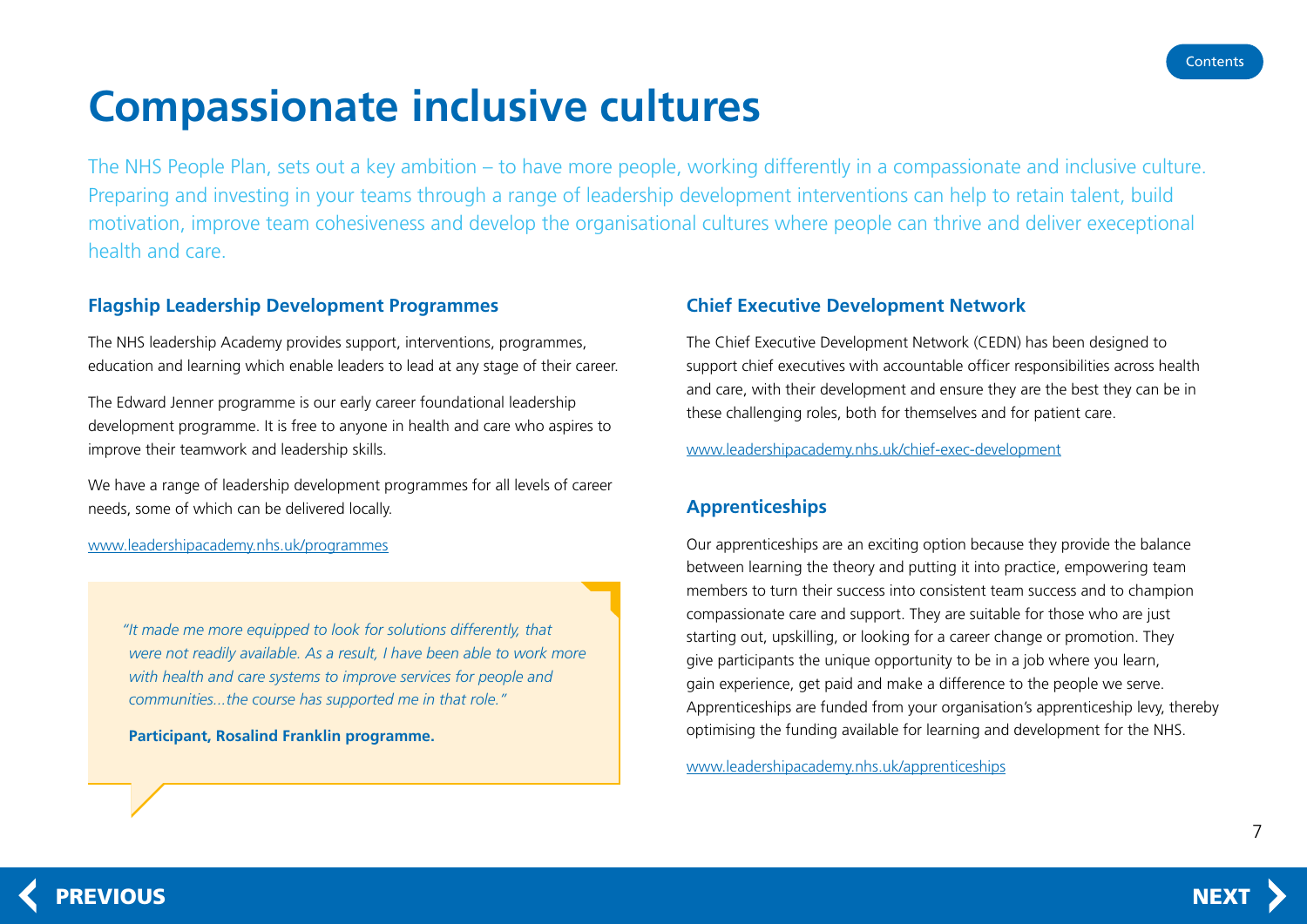### <span id="page-7-0"></span>**#ProjectM**

#ProjectM is a place and space for team leaders and managers to connect, share and learn together. Through participant feedback, contributions and emerging themes we will be releasing new content led by team members, for team members.

Since its launch in November 2020 this **free** resource has been accessed over 62,000 times by over 32,000 unique users.

[learninghub.leadershipacademy.nhs.uk/project](https://learninghub.leadershipacademy.nhs.uk/projectm/)m

## **Coaching and mentoring**

We offer coaching and mentoring to individuals at all leadership levels through our regional centres. Whether team members are in their first leadership role or an executive, coaching and mentoring can help them become effective and unlock their full potential.

#### [www.leadershipacademy.nhs.uk/coaching-and-mentoring](https://www.leadershipacademy.nhs.uk/resources/coaching-register)

The Coaching Mentoring regsiter can be found [www.coachingandmentoringhub.co.uk](https://www.coachingandmentoringhub.co.uk)



*"Effective leaders need to have integrity, ability to delegate, effective communication skills, self-awareness, thankfulness, able to offer support to others whilst empowering them to achieve their potential by learning new skills."*

 **2021 Leadership Survey respondent.**